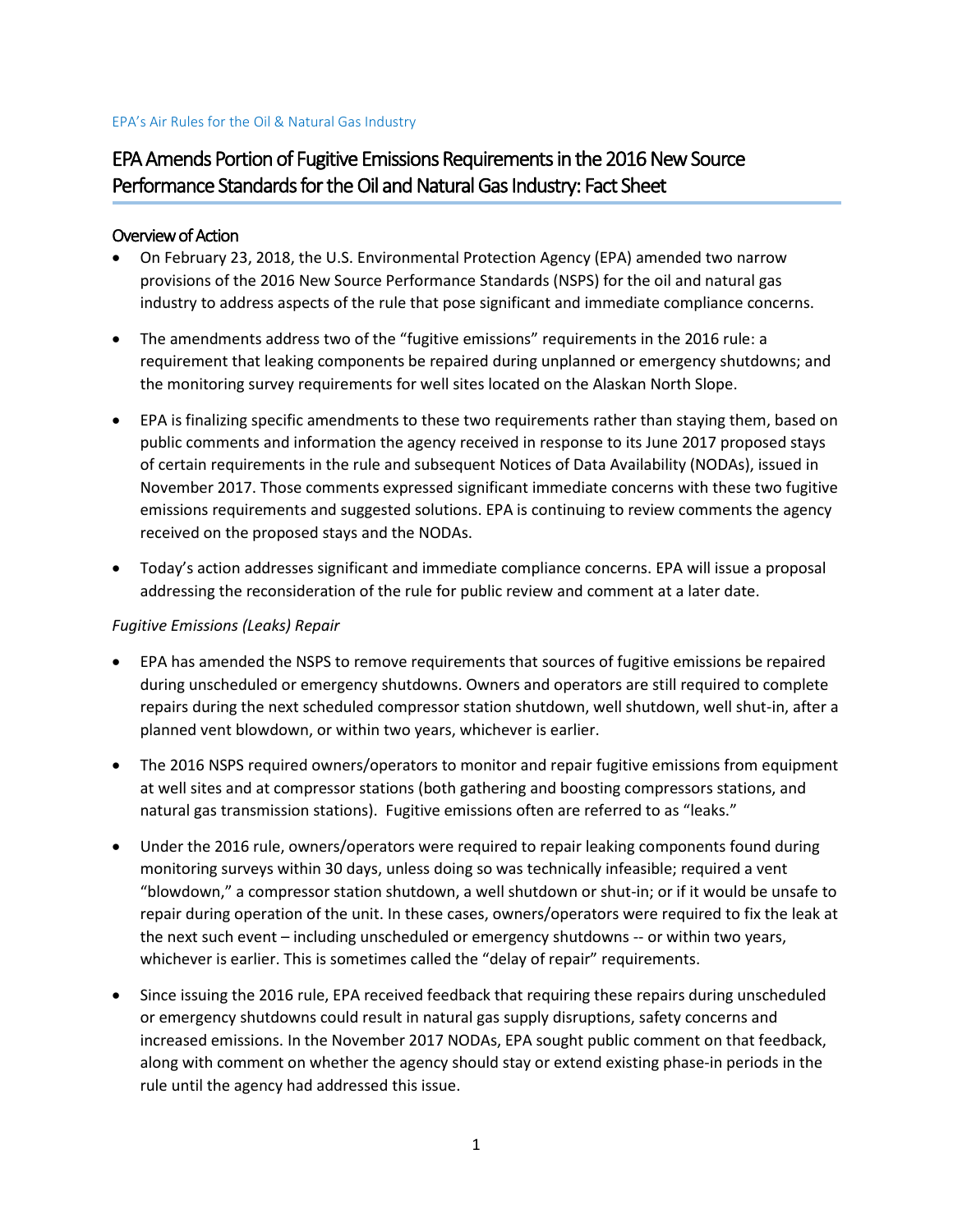- Commenters indicated that the requirement to repair leaks during an emergency or unscheduled shutdown could lead to unintended negative consequences both at well sites and compressor stations, including emissions that are higher than emissions that would occur if the leaks were repaired during a scheduled shutdown. This could occur from venting or flaring that would be necessary while certain equipment was depressurized or "blown down" in order for the repair to occur – actions that can lead to higher emissions than would occur from continuing to delay a repair. Similarly, commenters noted that the requirement to repair leaks during unscheduled or emergency shutdowns could lead to gas service disruption.
- After considering public comments and supporting data, the agency has finalized a specific amendment the fugitive emissions repair requirements rather than staying or extending the phasein period for this requirement, which would have provided only temporary relief.
- EPA received other comments related to fugitive emissions requirements in response to the proposed stays and NODAs issued in 2017. The agency is continuing to evaluate those comments. In addition, EPA has convened a reconsideration proceeding for the 2016 Rule and will issue a separate proposal addressing the reconsideration of the rule for public review and comment at a later date.

### *Fugitive Emissions Monitoring Requirements on the Alaskan North Slope*

- EPA also has amended the fugitive emissions (leaks) monitoring requirements in the NSPS to provide a separate monitoring schedule for well sites on the Alaskan North Slope to accommodate the area's arctic climate. The Alaskan North Slope extends from the Brooks mountain range to the Arctic Ocean.
- The amendments require that new or modified well sites that begin production between September and March conduct initial leaks monitoring surveys within six months after the startup of production or by June 30, whichever is later. New or modified well sites that being production between April and August must continue to meet the requirements of the 2016 rule, which requires initial monitoring surveys within 60 days of the startup of production.
- After the initial surveys, owners/operators now must conduct annual monitoring surveys at well sites on the Alaskan North Slope, rather than the semiannual monitoring required in the 2016 rule. These annual monitoring surveys must be conducted at least nine months apart but no more than 12 months apart.
- EPA made the amendments after considering concerns about implementation challenges raised in comments on the 2017 NODAs. Those comments noted that the monitoring technologies specified in the 2016 rule cannot reliably detect methane emissions for much of the year because of extremely cold temperatures. Temperatures in the North Slope region often are below zero.
- The agency received other comments related to facilities on the Alaskan North Slope. EPA is continuing to evaluate those comments.

## Cost Savings and Forgone Emission Reductions

 Both amendments are expected to result in cost savings for the oil and gas industry, as well as reductions in climate benefits that would occur from reducing methane emissions. However, EPA was not able to estimate the cost savings and forgone benefits that would result from removing